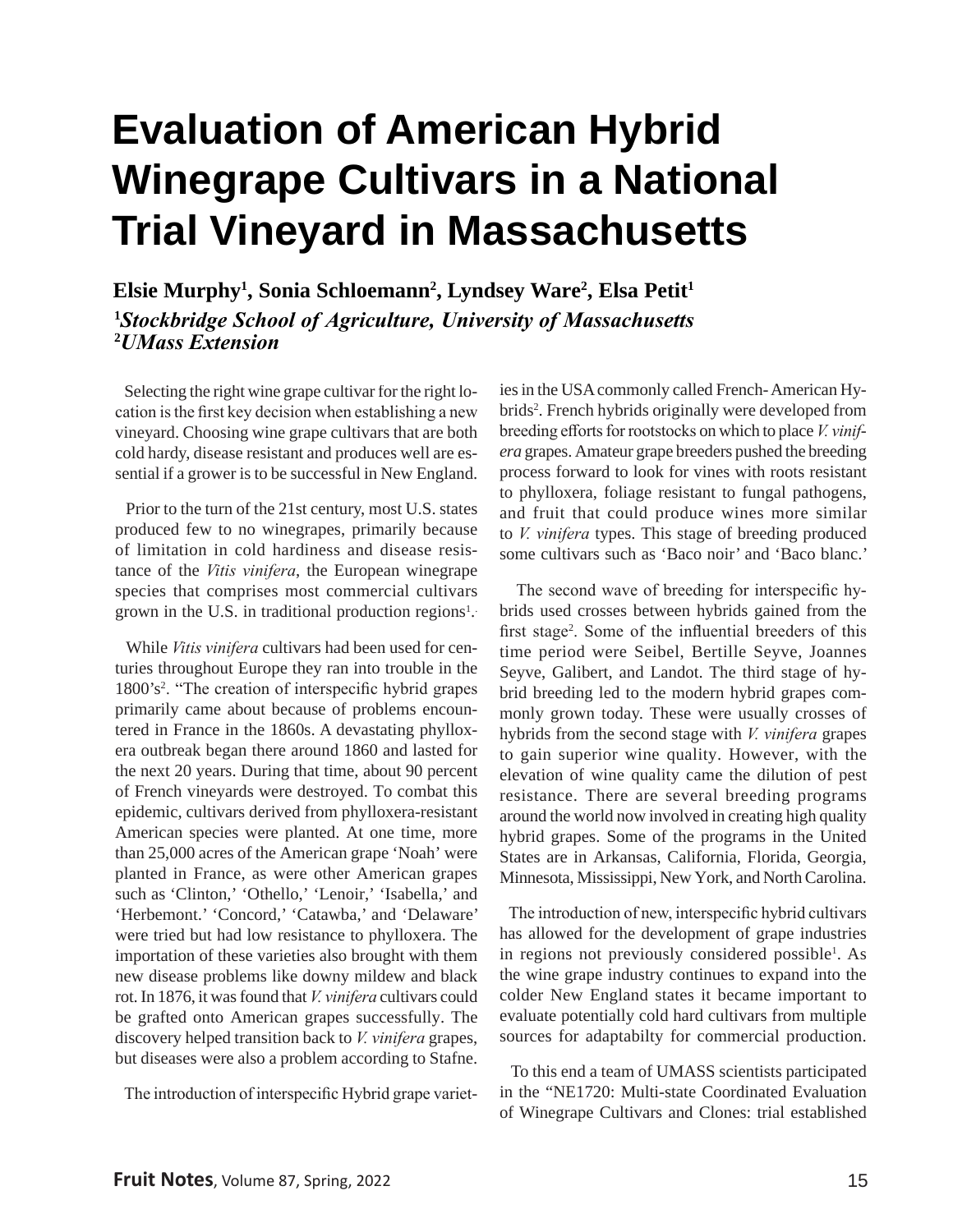in 2005. The purpose was to evaluate the horticultural characteristics of each cultivar, the national project "NE1720: Multi-state Coordinated Evaluation of Winegrape Cultivars and Clones" has been developed. As part of that national project, the University of Massachusetts vineyard at the Cold Spring Orchard, Belchertown, has a variety trial with nine winegrape cultivars planted in 2005. Here we report results concerning survivability, timing of key phenological stages, Brix, and natural disease resistance to downy mildew. Part of NE1720 is to obtain consistent responses from stakeholders including support not only for continued cultivar development and evaluation, but also for developing best management practices to improve consistency, quantity, and quality of crops from evaluated winegrape cultivars and clones.

 This report will cover results concerning survivability, timing of key phenological stages, Brix, and natural disease resistance to downy mildew.

#### **Materials & Methods**

 **Location, plant material, and management.** The vineyard is located at the Cold Spring Orchard in

Belchertown MA (42.2, -72.36). In 2005, Chambourcin, Corot Noir, Frontenac, La Crescent, Marquette, Noiret, Riesling, St. Croix, and Vidal (Table 1) were planted in a randomized complete block with three plants per block replicated in four rows (Figure 1). Riesling is a vinifera cultivar that was used as a comparison. Grapevines

| Row 4                | <b>Plant number</b>     | Row 3                    | <b>Plant number</b> | Row 2                  | <b>Plant number</b> | Row 1                      | <b>Plant numbe</b> |
|----------------------|-------------------------|--------------------------|---------------------|------------------------|---------------------|----------------------------|--------------------|
| Variety<br>St. Croix |                         | Variety<br><b>Noiret</b> |                     | Variety<br>La Crescent |                     | Variety<br><b>Riesling</b> |                    |
| St. Croix            | $\overline{2}$          | <b>Noiret</b>            | 2                   | La Crescent            | 2                   | Riesling                   |                    |
| St. Croix            | 3                       | <b>Noiret</b>            | 3                   | La Crescent            | 3                   | Riesling                   |                    |
| Vidal                |                         | La Crescent              |                     | <b>Riesling</b>        |                     | <b>Corot Noir</b>          |                    |
| Vidal                | $\overline{2}$          | La Crescent              | 2                   | <b>Riesling</b>        | 2                   | <b>Corot Noir</b>          |                    |
| Vidal                | 3                       | La Crescent              | 3                   | <b>Riesling</b>        | 3                   | <b>Corot Noir</b>          |                    |
| Chambourcin          | $\mathbf{1}$            | <b>Riesling</b>          | 1                   | Chambourcin            |                     | Marquette                  |                    |
| Chambourcin          | $\overline{2}$          | <b>Riesling</b>          | $\overline{2}$      | Chambourcin            | $\overline{2}$      | Marquette                  |                    |
| Chambourcin          | 3                       | <b>Riesling</b>          | 3                   | Chambourcin            | 3                   | Marquette                  |                    |
| <b>Riesling</b>      | $\mathbf{1}$            | Marquette                |                     | <b>Corot Noir</b>      |                     | Frontenac                  |                    |
| <b>Riesling</b>      | $\overline{a}$          | Marquette                | 2                   | <b>Corot Noir</b>      | 2                   | Frontenac                  |                    |
| <b>Riesling</b>      | 3                       | Marquette                | 3                   | <b>Corot Noir</b>      | 3                   | Frontenac                  |                    |
| Marquette            | 1                       | Frontenac                |                     | Vidal                  |                     | <b>Noiret</b>              |                    |
| Marquette            | $\overline{\mathbf{c}}$ | Frontenac                | 2                   | Vidal                  | $\overline{2}$      | <b>Noiret</b>              |                    |
| Marquette            | 3                       | Frontenac                | ä                   | Vidal                  | 3                   | <b>Noiret</b>              |                    |
| La Crescent          | 1                       | Vidal                    | 1                   | St. Croix              |                     | Chambourcin                |                    |
| La Crescent          | 2                       | Vidal                    | $\overline{2}$      | St. Croix              | $\overline{2}$      | Chambourcin                |                    |
| La Crescent          | 3                       | Vidal                    | 3                   | St. Croix              | $\overline{3}$      | Chambourcin                |                    |
| <b>Corot Noir</b>    | 1                       | Chambourcin              |                     | Frontenac              |                     | Vidal                      |                    |
| <b>Corot Noir</b>    | 2                       | Chambourcin              | $\overline{2}$      | Frontenac              | 2                   | Vidal                      |                    |
| <b>Corot Noir</b>    | 3                       | Chambourcin              | 3                   | Frontenac              | 3                   | Vidal                      |                    |
| Frontenac            |                         | St. Croix                |                     | <b>Noiret</b>          |                     | La Crescent                |                    |
| Frontenac            | 2                       | St. Croix                | $\overline{2}$      | <b>Noiret</b>          | 2                   | La Crescent                |                    |
| Frontenac            | 3                       | St. Croix                | 3                   | <b>Noiret</b>          | 3                   | La Crescent                |                    |
| <b>Noiret</b>        | 1                       | <b>Corot Noir</b>        |                     | Marquette              |                     | St. Croix                  |                    |
| <b>Noiret</b>        | 2                       | <b>Corot Noir</b>        | $\overline{2}$      | Marquette              | $\overline{2}$      | St. Croix                  |                    |
| <b>Noiret</b>        | 3 <sup>1</sup>          | <b>Corot Noir</b>        | 3                   | Marquette              | 3                   | St. Croix                  |                    |

were trained in high wire with a cordon-spur pruning system for hybrids and a low wire with a cordon-spur pruning system with vertical shoot positioning (VSP) for *vinifera*.

 In spring, shoots are thinned annually to 4 shoots per foot. Early in the summer, shoots are combed for the high wire training system or positioned vertically

**Table 1.** The nine winegrape cultivars evaluated at the vineyard at the University of Massachusetts Cold Spring Orchard, in Belchertown.

| <b>Cultivar</b>   | <b>Wine color</b> | Year<br>released | <b>Breeding program</b><br>or breeder |  |
|-------------------|-------------------|------------------|---------------------------------------|--|
| Chambourcin       | Red               | 1963             | Seyve                                 |  |
| <b>Corot Noir</b> | Red               | 2006             | Cornell                               |  |
| <b>Frontenac</b>  | Red               | 1996             | <b>UMN</b>                            |  |
| La Crescent       | White             | 2002             | <b>UMN</b>                            |  |
| <b>Marquette</b>  | Red               | 2006             | <b>UMN</b>                            |  |
| <b>Noiret</b>     | Red               | 2006             | Cornell                               |  |
| <b>Riesling</b>   | White             | NA               | NA.                                   |  |
| St. Croix         | Red               | 1981             | Swenson                               |  |
| Vidal             | White             | 1930             | Vidal                                 |  |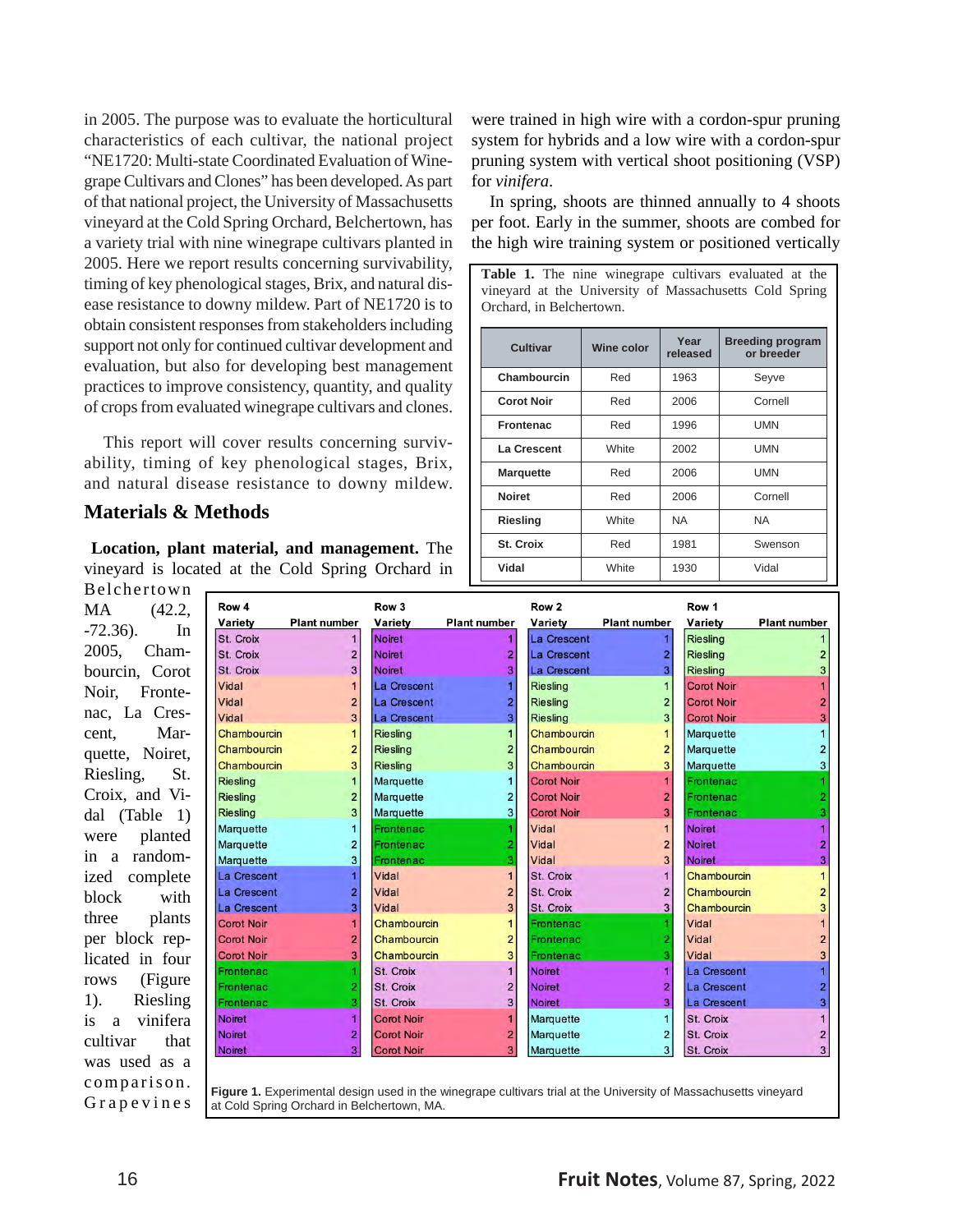for the VSP training system. Mid-summer, leaves are pulled to expose the fruits to sun. Pests are managed using a regular conventional pesticide program.

 **Soil.** According to the USDA National Cooperative Soil Survey, the soil is classified as 315B (Scituate fine sandy loam), which is a moderately well-drained fine sandy loam with 3 to 8 percent slopes.

 **Data collection.** In 2021, survivability of each cultivar (number of alive plants out of all original plants for a given cultivar) after 16 years was computed. For key phenology, we evaluated bud burst (stage 4, Figure 2), flowering (stage 26, Figure 2), and veraison (stage 35, Figure 2). We also quantified juice soluble solids (Brix). For disease, we focused on downy mildew, one of the most economically important diseases, in MA.



#### **Results**

 **Survivability.** In 2021, the levels of survivability were the lowest for Riesling (42%) and Chambourcin (50%), followed by Noiret and Vidal (both 75%),

Marquette (83%) and Corot Noir (92%) (Figure 3). Frontenac, La Crescent and St. Croix did the best and all survived (Figure 3).

 **Key phenology and total soluble solids (Brix).** Bud break in 2019 occurred around 15 May (day of year 135) (Table 2). The nine winegrape cultivars had bud break on different days, from early to late bud break as follows: La Crescent, Marquette, Frontenac, St. Croix, Vidal, Chambourcin, Noiret, Corot Noir, and Riesling (Table 2). Bloom occurred around 24 June (day of the year 175) in 2019 and around 16 June (day of the year 167) in 2021 (Table 2). For both years, cultivars that bloomed the earliest were La Crescent, Marquette and Frontenac and the latest were Corot Noir and Riesling. Veraison occurred around 28 August (day of the year 240) in 2019 and 23 August (day of the year 235) in 2021 (Table 2).



**Figure 3.** Survivability of each of nine winegrape cultivars at the University of Massachusetts vineyard at Cold Spring Orchard in Belchertown, MA.

 Marquette was the first cultivar to go through veraison and Riesling the last (Table 2). Brix was measured for all winegrape cultivars the same day, 20 September 2021. Marquette had the highest Brix and Riesling the lowest (Table 2).

 **Natural resistance to downy mildew.** In 2021, among the nine cultivars tested, Vidal, Riesling, La Crescent, had the least natural resistance to downy mildew while St. Croix showed average symptom level and Chambourcin, Noiret, Frontenac and Marquette showed the most resistance (Figure 4).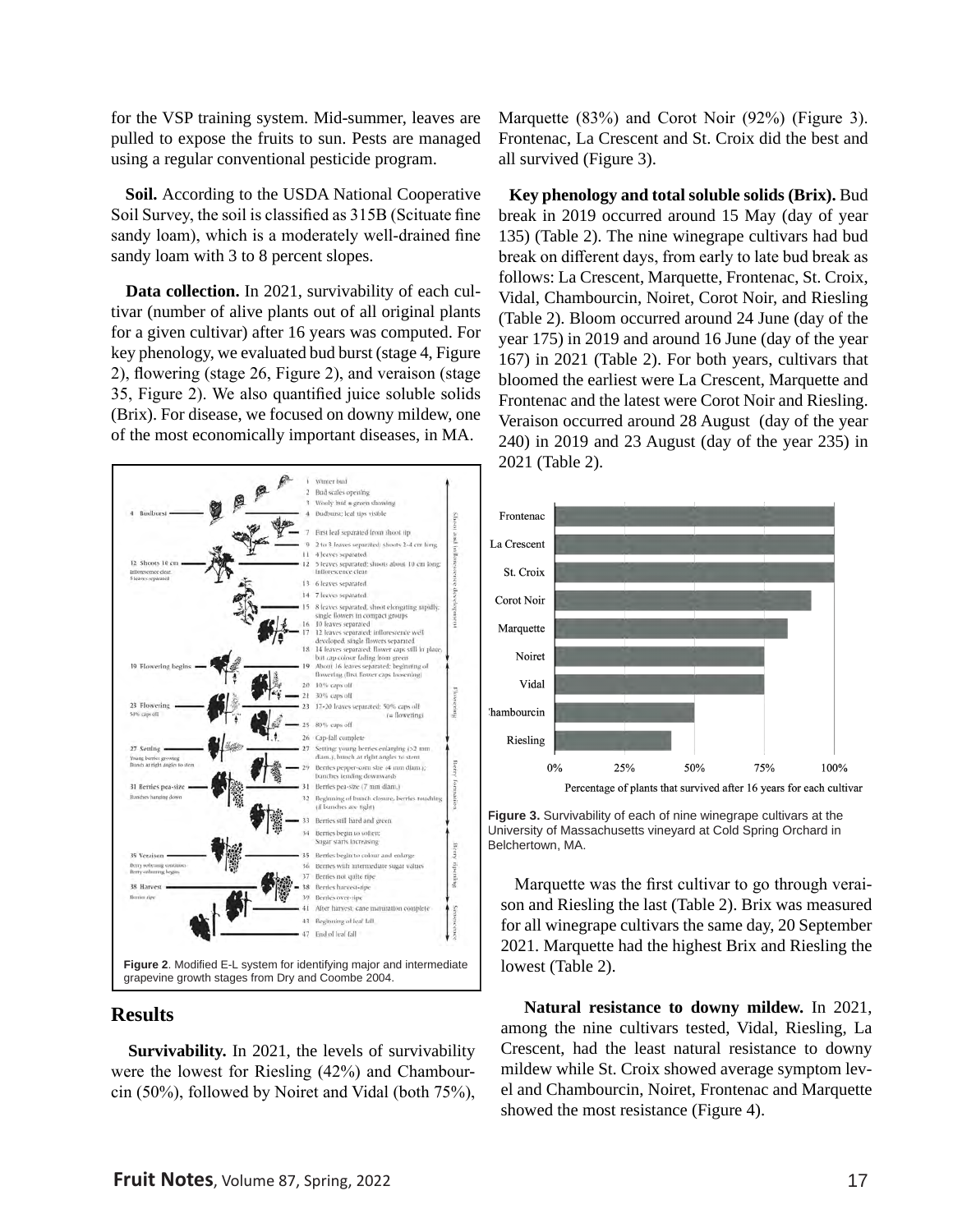| <b>Variety</b>    | 2019<br>(DOY)* | Bud break Full bloom Full bloom<br>2019<br>(DOY) | 2021<br>(DOY) | <b>Veraison</b><br>2019 (DOY) | <b>Veraison</b><br>2021<br>(DOY) | <b>Brix on Sept</b><br>20, 2021 |
|-------------------|----------------|--------------------------------------------------|---------------|-------------------------------|----------------------------------|---------------------------------|
| La Crescent       | 133            | 172                                              | 163           | 243                           | 234                              | 18.2                            |
| Marquette         | 133            | 172                                              | 163           | 232                           | 221                              | 25.1                            |
| Frontenac         | 134            | 172                                              | 163           | 233                           | 224                              | 19.9                            |
| <b>St Croix</b>   | 135            | 172                                              | 165           | 235                           | 230                              | 20.8                            |
| Vidal             | 135            | 177                                              | 168           | 255                           | 239                              | 17.2                            |
| Chambourcin       | 136            | 177                                              | 170           | 245                           | 242                              | 17.1                            |
| <b>Noiret</b>     | 136            | 175                                              | 167           | 236                           | 240                              | 17.0                            |
| <b>Corot Noir</b> | 137            | 178                                              | 172           | 245                           | 242                              | 16.9                            |
| <b>Riesling</b>   | 138            | 180                                              | 175           | 257                           | 247                              | 16.5                            |



**Table 2.** Key phenology and total soluble solids (Brix) measured in 2019 and 2021 for nine winegrape cultivars at the University of Massachusetts vineyard at Cold Spring Orchard, Belchertown. Bud break data were not available for 2021 and Brix was not available for 2019. \*DOY: Day of Year.

## **Conclusions**

 At the University of Massachusetts vineyard at Cold Spring Orchard, cultivars that were the most suitable based on survivability, level of sugar and downy mildew resistance are Frontenac, Marquette and St Croix. Cultivars that are the least adapted are Vidal and Riesling.

### **Acknowledgements**

 This project was made possible thanks to the support of the NIFA Multistate project NE1720 for the MA Experiment Station Project #MAS00516: "Multistate Coordinated Evaluation of Winegrape Cultivars and Clones".



## **Citations**

1 NE1720: Multi-state Coordinated Evaluation of Winegrape Cultivars and Clones <https://www.nimss.org/projects/view/mrp/outline/18405> 2 Interspecific Hybrid (French-American) Wine Grapes, 2019. Eric Stafne <https://grapes.extension.org/interspecific-hybrid-french-american-wine-grapes>